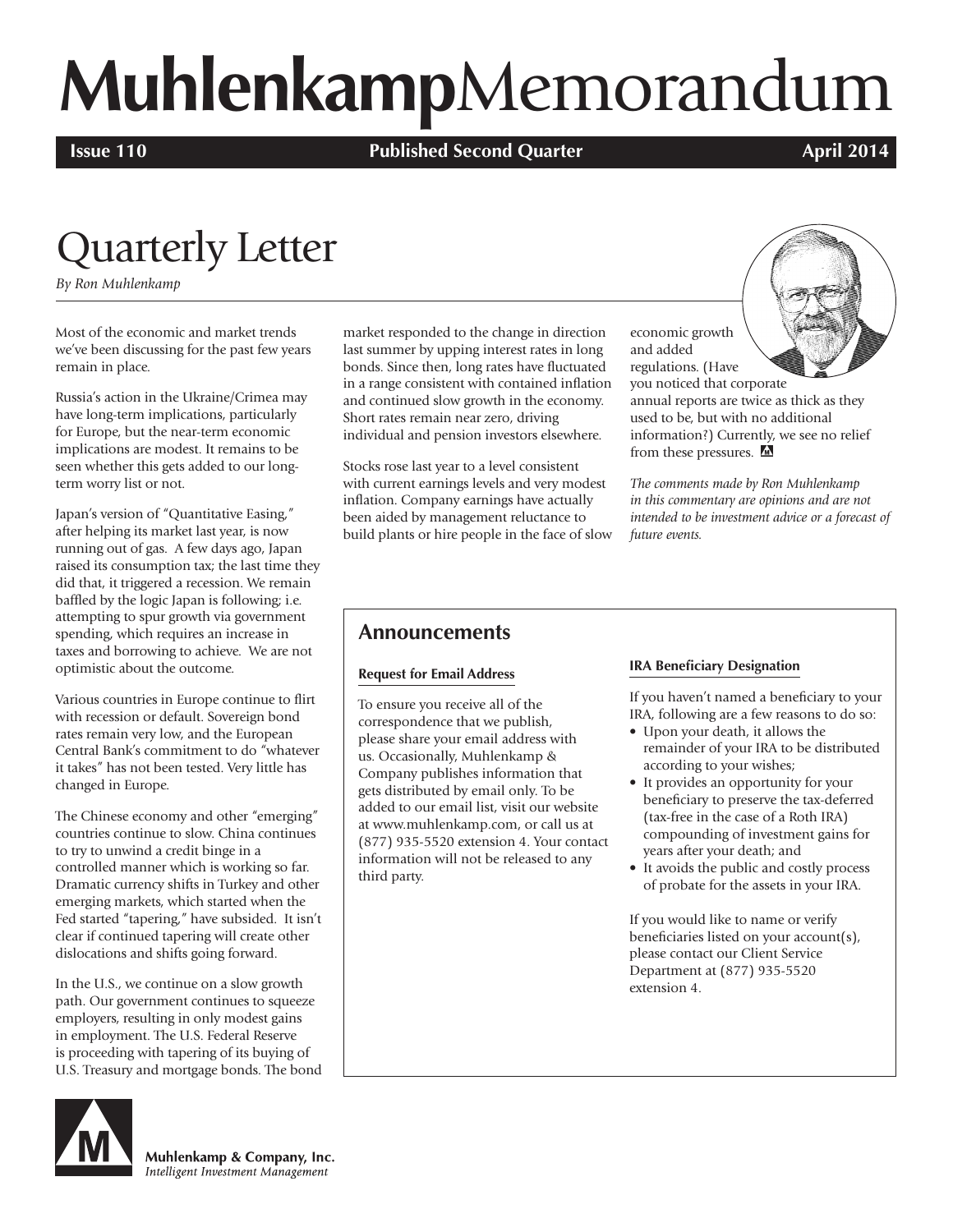## Teaching Kids about Investing

*By Tony Muhlenkamp*

#### *In 1991, Ron published* **Basic Financial Maxims I Want My Kids to Know**

(Muhlenkamp Memorandum, Issue 19) *to codify the lessons he had been teaching for as long as I can remember. I was born in 1964, so at the time it was nearly 30 years of lessons.*

- "There is No Free Lunch." — Milton Friedman
- There's no free income either.
- The essentials of life are cheap. Only the luxuries are expensive.
- A bad product is always a bad deal. Don't buy a car or appliance with a poor service record. Don't buy a house with a cracked foundation.
- A good product can be a bad deal if the price is wrong. How do you know a good price? Shop around and be willing to walk away from any "deal."
- **2**
	- The purpose of insurance is to protect against financial disaster. Any loss that is nonfinancial cannot be remedied by insurance.
	- Any loss that is not a disaster does not require insurance.
	- Financial products are simply agreements written on paper. Although written in English, they are written by lawyers and designed so you won't read them. Read them anyway, and read them again, and again, until you understand them.
	- The price of borrowing money is interest—and worry. Keep all borrowing below the worry point and don't borrow to buy things that depreciate; you will lose on both ends.
	- Don't rely on appreciation of the asset. If the price is too high, wait. It's too high for everyone else as well, and they will realize it in due time. The public tends to extrapolate trends long after the financial justification is gone. Read our essay, *Wake Up, America—Houses Don't Make You Money*, available at www.muhlenkamp.com.
- Any agreement has two parties; the other person will be working for himself. Figure out whether he is working for or against you. Always check one level deeper, and follow up.
- The assumptions that you make consciously won't hurt you. The assumptions you take for granted (what "everybody knows") will kill you. Always check the assumption behind the assumption you make.
- If it's complicated, it is probably a bad deal. If you don't understand it, it *is* a bad deal. Don't buy any product or service from someone who can't or won't explain it to you in terms you understand.
- Don't confuse income and wealth. Income can end with a dismissal notice or a change in interest rates.
- Don't confuse wealth with the current price of an asset. People get carried away with prices—up and down.
- Don't count on Social Security. The benefits you receive will be a small fraction of what your grandparents now receive.
- People think of inflation as prices going up—it's not. It's the value of money going down.
- There are no guarantees, there are only guarantors. The phrase "It's guaranteed" requires the response, "By whom?"
- Only the Ten Commandments were written in stone. All other laws are at the whim of politicians who will change them in response to current pressures.
- When you change the rules a little, you change the game a lot.
- Convenience is usually expensive. Ignorance is deadly.
- "Collectibles" are faddish. They come and go. When everyone knows it's a "collectible," the game is over.
- You can't spend yourself rich. You've spent a lot of time and effort to make a buck pretax. The money you don't spend is worth more than the money you earn it's after-tax.

• Fund your IRA every year—early if possible. Invest in an

equity or total-return mutual fund. Equity returns compounded over long periods can be truly amazing.

*In 1992, Ron built on his* **Maxims** *by answering questions about personal financial planning in a letter to his nephew. (We've updated the books he recommends and the rates you can earn and pay with 2014 information):*

Dear Nephew:

Here are some additional notes and things I didn't cover in *Basic Financial Maxims I Want My Kids to Know*.

1. There are books available that go into great detail (maybe too much) on a whole shopping list of items relevant to spending and saving money. Two that I think you will find useful are *Making the Most of Your Money NOW* by Jane Bryant Quinn and *The Total Money Makeover* by Dave Ramsey. Both are probably available at your local library. (Ramsey is also willing to sell you a whole program of seminars, videos, audios, and workbooks, but that seems to defeat its own purpose.) Their sections on spending and savings are quite good, while their sections on investing are less so—partly because investing must change as the financial climate changes.

To this end, *The New York Times Personal Finance Handbook* by Leonard Sloane gives good descriptions of financial instruments all the way from CDs to stocks and annuities. The descriptions are concise and factual, and they focus on the inherent nature of the instrument, both pros and cons. In ten minutes on any one topic, you will understand more about it than 95% of the salesmen who are trying to sell it to you. To determine

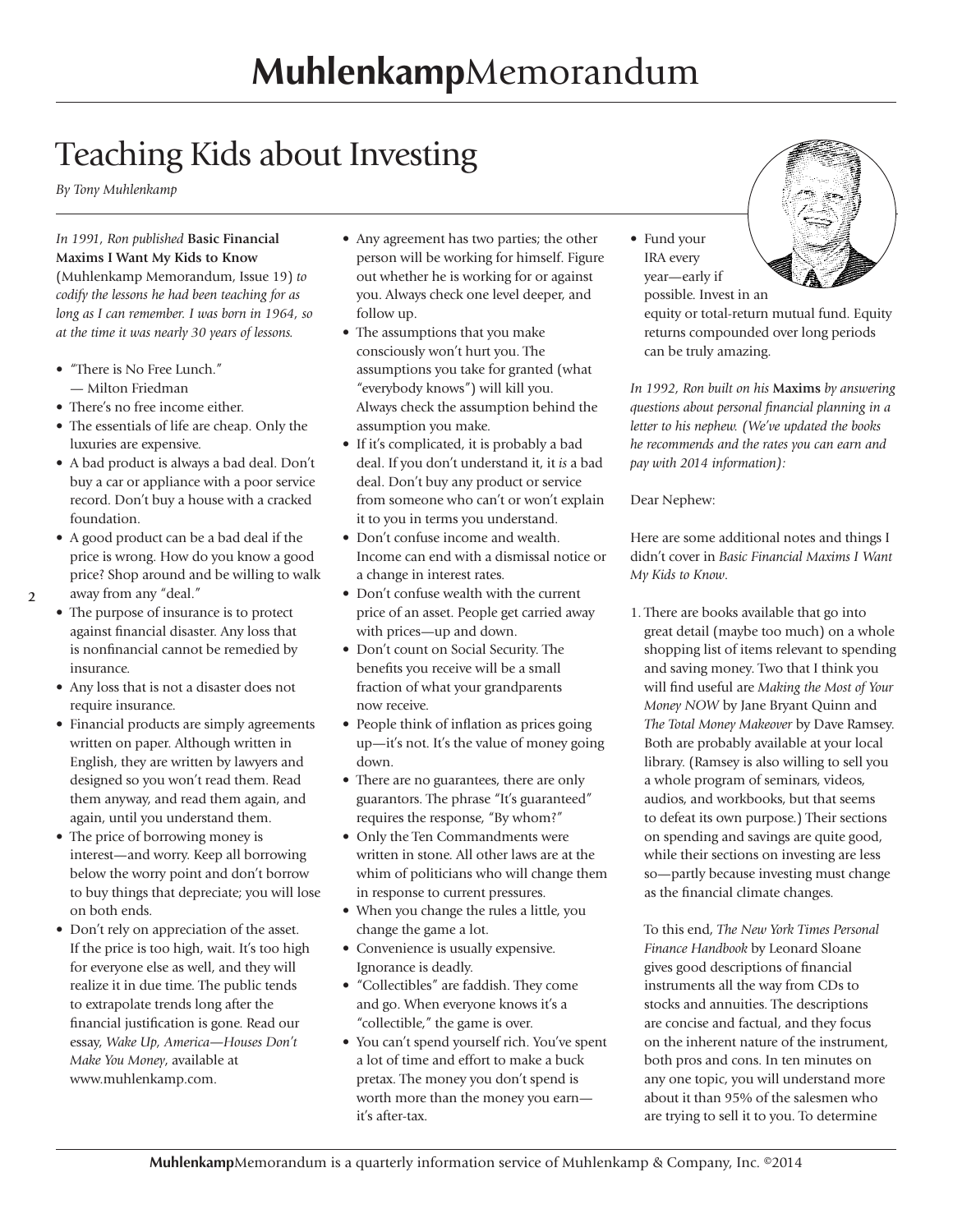which investment climate we are in, and therefore which instruments are not appropriate, your best bet is to ask me.

2. Make a list of your assets and debts and their relevant returns or interest rates. It may look like Table 1.

Then, work to move your assets toward the areas where returns are high and pay off debts where the costs are high. In this case, I would keep the Emergency Fund intact, but would use the savings account to pay off the credit card debt and fund the Individual Retirement Account (IRA). I would continue to fund my IRA (8%- 10% and tax-deferred) or pay off my auto loan (saving 3% interest) with money I had been depositing into my savings account or CD that earned less than 1% interest.

3. To make your savings plan seem more of a reality, keep a notebook and enter each prepayment just as you did in the savings account. When you want to feel like you are getting ahead, take a look at your notebook. It will read:

6/14/2014 - Paid off Credit Card \$7,500 at 18% 6/14/2014 - Deposited into IRA (stocks)

\$2,000 at 8%\*\* 6/14/2014 - Deposited into IRA (stocks)

\$500 at 8%\*\* 7/15/2014 - Extra Payment on Auto Loan \$200 at 3%

You should be more satisfied seeing that you are paying off debt at 3% to 18%, instead of saving money at less than 1 percent.

4. Be aware that when you go to the bank for a mortgage or for any other purpose, the bank will ask you to fill out a statement similar to the one above. They will look at all of your assets and liabilities. They will be more impressed by your prepaying or not having high-cost debt than they will be by your having a savings account while carrying the high cost of debt. When you get to the point that the bulk of your

#### **Table 1**

#### **Personal Assets and Debts**

**Asset Value Rate** Savings Account/CD  $$10,000 \quad 0.12\%$ \* Emergency Fund/Money Market \$12,000 0.12%\* Real Estate/Home \$250,000 Inflation Personal Goods (jewelry, furniture) \$35,000 Depreciating Vehicles (autos, boat, motorcycle) \$40,000 Depreciating Investments (stocks, mutual funds)  $$45,0008\%$ -10%\*\* Investments, Retirement (401(k)/PSP) \$70,000 Tax-Deferred Investments, Retirement (Stock IRA/Roth IRA) \$30,000 8%-10%\*\* Tax-Deferred/Qualified

\* Federal Reserve: As of 3/31/2014, the one-year Treasury rate was 0.12%.

\*\*Bloomberg: As of 3/31/2014, average annual returns for the past 50 years of the S&P 500 Index were 9.8%.

| <b>Debt</b>                  | Amount Rate           |                                  |
|------------------------------|-----------------------|----------------------------------|
| Mortgage (primary residence) | $$175,000$ $(4.40\%)$ |                                  |
| Home Equity Loan             | $$10,000$ $(4.30\%)$  |                                  |
| Auto Loan                    |                       | $$8,000$ $(3.00\%)$              |
| Credit Cards                 |                       | $$7,500$ $(14.00\%) - (25.00\%)$ |

assets are high return and your debts are low cost, your financial position will improve rapidly.

If you really want to impress your banker that you're a good credit risk, put together the above statements, jot down your plans for paying off debt, and set up your prepayment notebook. Then make an appointment with the bank president and ask his advice on what you've done. He will be impressed with your plan and will think you're very smart for asking his advice. He will also remember you when you apply for a mortgage. Of course, all of this can turn negative if you don't actually follow through on the plan. Note that one of the best ways to impress people with your intelligence is to ask for their advice. (Parents and uncles are absolute pushovers for this!)

Gook luck, Uncle Ron

*A generation later, Ron has tasked me, my siblings, and our respective spouses with teaching his grandkids about investing. The project is to open a brokerage account for each grandchild, put some money into it, let them pick some* 

*stocks, and teach them something in the process. I find the project daunting and have gladly allowed my wife to take the lead since our kids respond much better to her help than they do mine. (I'm not sure why, but I've overheard muttered comments that our family isn't the Marines and my kids aren't recruits.)*

*My brother, Jeff, also found it a little daunting. As an investment analyst and co-manager, however, his approach was to take the bull by the horns and create something useful—useful enough to share with you.* 

**Jeff Muhlenkamp:** *When my kids started asking questions about Ron's investing process, I found it difficult to answer them well because every question they asked required explaining at least three additional concepts. These concepts are both fundamental and critical to the exercise, so I organized my thoughts and tried to keep it very simple and clear (not comprehensive, because that is appropriately the subject of a book).* 

*The product follows. Use it, if you think it's helpful; modify it, however you like. If you have suggestions for improvement, please let me know. I view it as a work in progress.*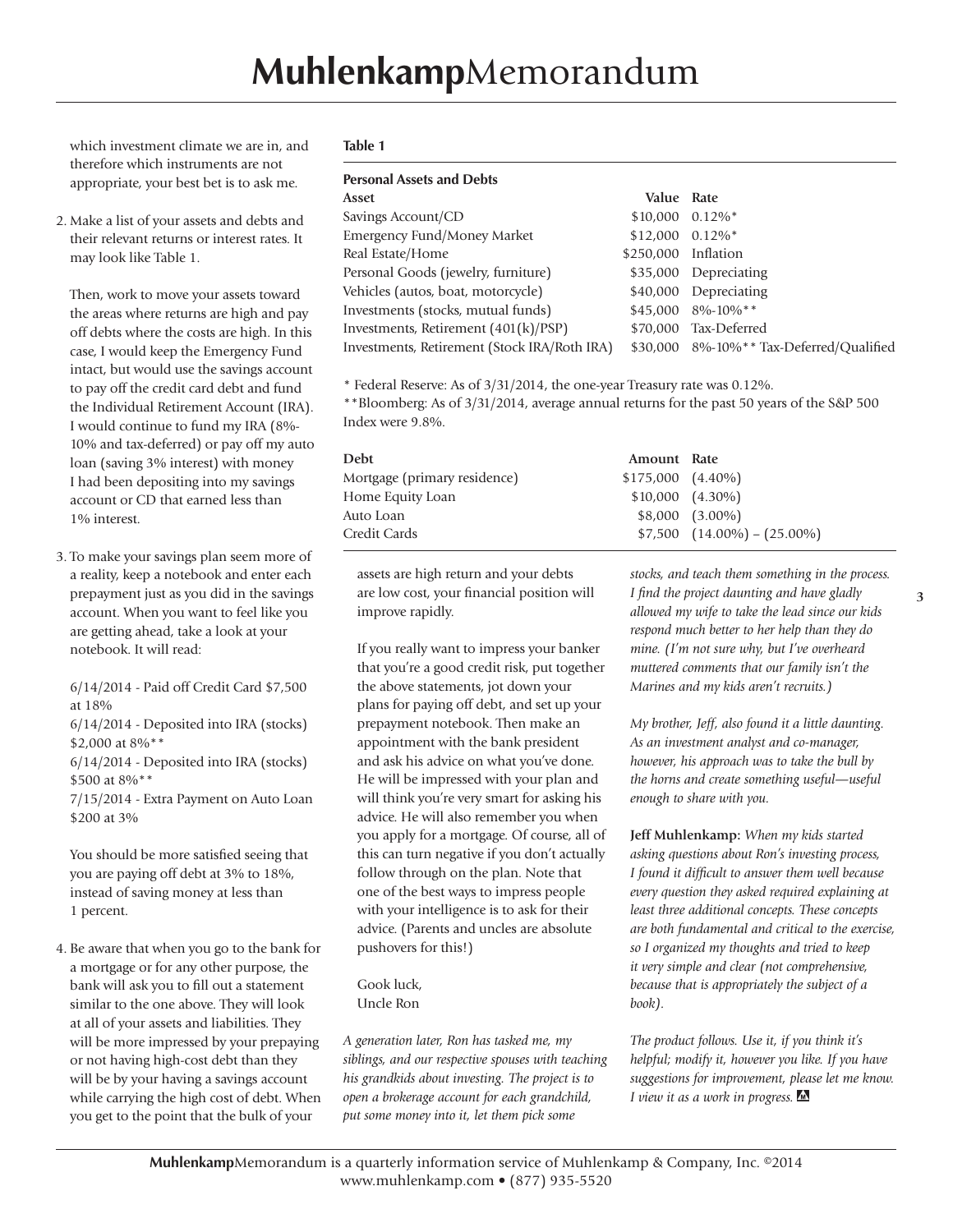# Working, Saving, and Investing

*By Jeff Muhlenkamp* 

#### **Why do we work?**

To start, we work to eat. In the final analysis, unless someone is working and sharing their food with you (taking care of you like when you were a baby), you have to work to eat. If you are being taken care of by the government—welfare—someone has to work to pay the taxes so you can eat; they are supporting you. Perhaps earning enough to eat takes a lot of work, perhaps not. Once you earn enough by working to eat (and buy clothes, and have a place to stay), then you can buy luxuries—whatever that means to you (a toy, a bigger TV, a vacation, a larger house; the possibilities are endless). Maybe once you earn enough to support yourself, you decide to take care of someone else—that could be a child of yours, an old person who can't work anymore (like your Daddy in his dotage, hint, hint). Perhaps you want to give to charities that support

people who can't support themselves. While you are working you will be paying taxes to the government; you will be taking care of others, whether you want to or not.

#### **Why do we save?**

Three reasons I can think of... The first is because you think there might be a time in the future when you are unable to work; maybe you will be laid off from your job, maybe you will get hurt and can't work for a while. You save now, so when you can't work you can still eat; you are saving to help yourself through tough times. A hundred years ago when most people farmed, they saved (stored) food in the summer and fall when the crops were ripening to get them through the winter when food wouldn't be available. They saved during good times to avoid starvation during bad times; (the Bible mentions this a bit as well). This is the most important reason to save.

The second reason to save is because you want to buy something, but you don't have enough money. You could try to borrow the money and buy it now, but that would drive up the total cost of the purchase because you would have to pay INTEREST on the money you borrow. (Interest is the cost of borrowing money.) Or you could save your money, and buy it once you have enough.

The third reason to save is because you think it might be nice to quit working in your old age and still eat without depending on the charity of others (your kids or the government, which amounts to your kids anyway). This is called retirement and while some people think it is a god-given right, it really isn't. You have to save enough that you can still eat without working. Social Security (government support) may help a little bit, but it isn't enough to support you in retirement all by itself; never was, I don't expect it ever will be.

#### **Why do we invest?**

In a general sense, we invest to make our lives easier. Cyrus McCormick could've simply kept harvesting wheat by hand like he had done most of his life and like his neighbors were still doing. Instead, he invested his time along with his own money and some neighbors' to develop a mechanical reaper that saved him, his neighbors, and pretty much farmers everywhere, a lot of time harvesting wheat. As a side benefit, he made wheat cheaper for people who wanted to buy it. He spent time and money in the present to save more time and money in the future. He was successful—and the tool he developed has saved mankind a lot of time and money. That's what companies continue to do today: invest time and money, developing products that make our lives easier, cheaper, or better in some way. You can choose to participate in that process by investing in companies. By putting your money back to work (by lending it or investing in a company), you create the possibility of growing your wealth without working harder or longer. Investing can be a labor-saving device for the investor as well as the purchaser of the product.

The "power" of investing comes from a concept called "compounding." Let's say you have \$100 and you lend it to someone at 10% interest for a year. At the end of the year, you'll receive \$10 interest and the \$100 in principal (\$110 total). If you re-invest both the principal and the interest at 10% for another year, what happens? At the end of the second year, you receive \$11 interest and \$110 in principal (\$121 total). Do it

again and what happens? At the end of the third year, you receive \$12.10 in interest

and \$121 in principal (\$133.10 total). Keep this up and you'll have \$161.05 after the fifth year, \$259.37 after the end of the tenth year, and \$672.75 at the end of the twentieth year. Your money is growing EXPONENTIALLY, not linearly.

It is important to remember three things about compounding: first, the length of time you let your money compound is most beneficial; the second most important thing is the rate at which it compounds; the third most important thing is that siphoning off money to spend it or pay taxes reduces the benefits. So, compound for long periods of time, preferably at high rates and protect it from taxes.

There are three things you can do with your money once you have earned more than you need and have decided to save or invest some of it:

- 1. Put the cash in a safe place and leave it there;
- 2. Lend it to someone and receive interest; or
- 3. Own all or part of a company that makes money by providing a good or service that people value enough to pay for.

#### **Cash (or savings)**

This means putting your money in a piggy bank on your dresser. Unless someone steals it, you will not lose your money. If there is inflation (the value of your money decreases, but you can't really tell…what you do notice is that the price of everything seems to go up), you WILL lose purchasing power. Here's an example: you save \$100 and put it in your piggy bank. On the day you put it in your piggy bank you could have bought 101 songs on iTunes at \$.99 each. A year later, songs on iTunes cost \$1.01, so you can only buy 98 songs. You still have \$100 dollars, but it doesn't buy quite as much as it did. The value of each dollar went down; in this case, by about 2 percent. So, you have two ways to lose your money if you keep it in cash. Someone can steal it, or its value can decrease because of inflation. The

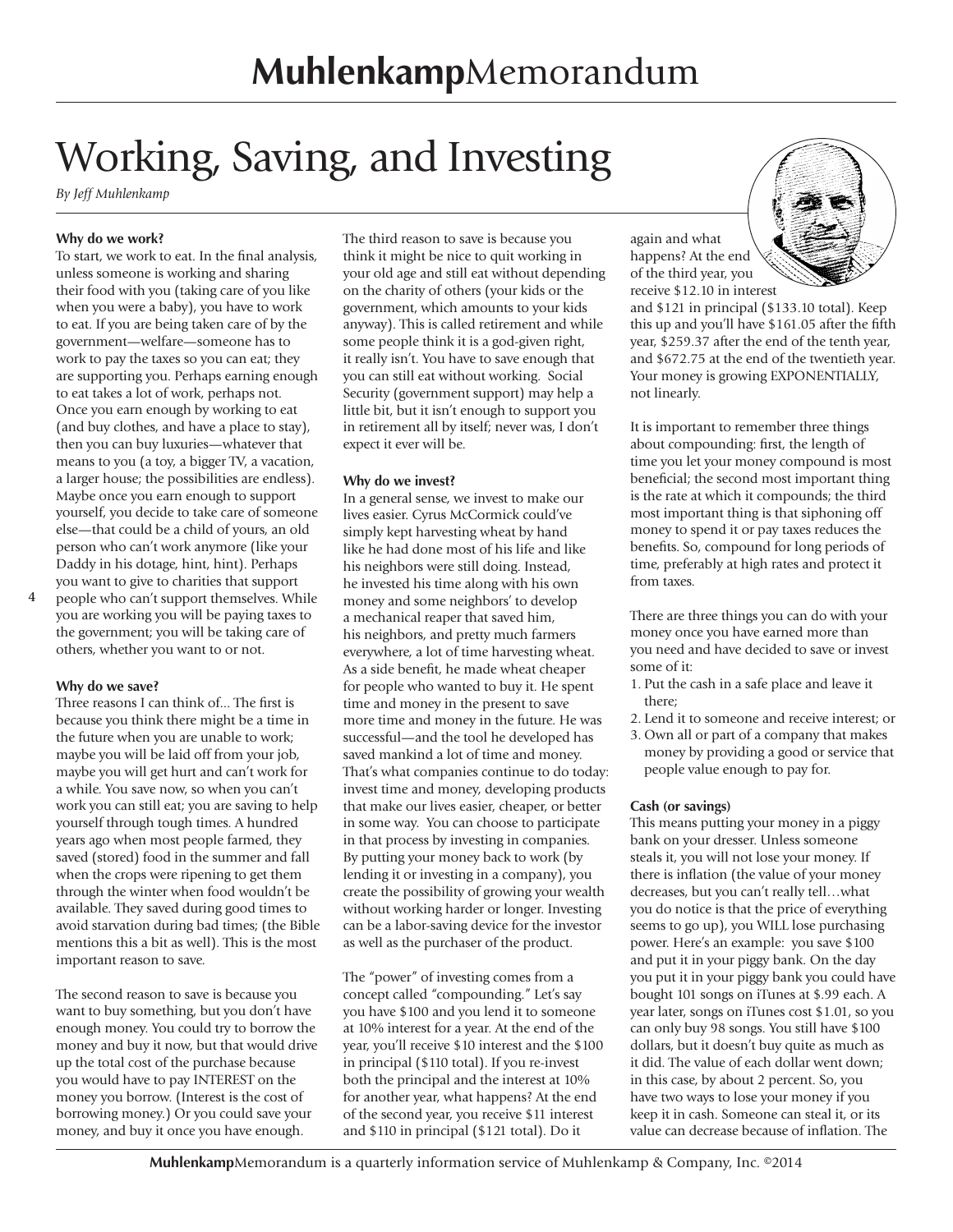first risk is pretty low if you keep it in a safe manner. The second risk is a certainty; the rate of inflation changes—it almost NEVER goes away completely. Cash isn't really investing because it doesn't take advantage of compounding interest.

#### **Lending**

When I talked about borrowing money, I said the cost of borrowing was interest. In that case, we talked about you paying interest in order to borrow. Now, we are talking about being on the other side, by being the lender. You lend your money to someone for a period of time and COLLECT the interest. The interest you collect may be a fixed amount per dollar (usually expressed as a percentage of the amount you lent), or a variable amount which may change based on some index or, perhaps, the measured rate of inflation.

Putting your money in the bank isn't really saving, even if the bank calls it a "savings account." This is because you are lending your money to the bank and it is, in turn, lending it to other people. (In the process, the bank will charge more interest than it pays you—that's one of the ways banks make money.) The good news is you are earning interest. If the rate of interest is greater than the rate of inflation, you can grow the purchasing power of your money over time. Now your money is working alongside you, growing your wealth.

One of the ways to lend money is to buy a BOND. A bond is simply a contract between you (the lender) and a borrower that stipulates for how long you are lending money, what rate of interest you receive, how often the interest is paid, etc. The interesting thing about a bond is that you (the lender) can sell it to someone else—and they become the lender! So you get cash and they receive the interest payments for the remaining life of the bond. The key thing to know about bonds is that their value (the price at which you can sell them before they come to an end or "mature") goes up, if the prevailing interest rates go down, and goes down, if the prevailing interest rates go up! This means two things. You can make more money investing in bonds than just collecting the interest payments. (If interest rates have fallen since you bought the bond, it will be worth more than what you paid

rates have gone up since you bought the bond, you can lose money if you sell it. The most common reason for interest rates to go up is that inflation has gone up. So if you sell the bond, you'll lose money. If you hold it until maturity, you won't lose any money—but the money you receive will be worth less. As a result you will have lost purchasing power, which is what we really care about. So, you can make or lose money in bonds if interest rates change. You can also lose money if the lender can't pay you back. There are more ways to lose money or purchasing power with bonds than with cash, but more opportunity to grow your purchasing power as well.

#### **Owning a company (most often done by buying stocks)**

The biggest reason to own stocks is that historically, returns on stocks have been better than returns on bonds over longer periods of time (more than about three years). This isn't true for every period, but it's true for most periods. The drawback is prices for stocks change every day—sometimes, by a lot. Many times the reasons stock prices change have nothing to do with the company you own, or may not appear to have any reason at all. This price volatility has been called "risk" by a lot of people on Wall Street. I prefer to think of "risk" as the possibility of losing purchasing power. (Holding cash when inflation is high is quite risky, as you are sure to lose purchasing power—but, it is not volatile, since the number of dollars you have doesn't change.)

for it if you sell it.) The flip side is, if interest *continued on page 6* Anyway…back to owning companies. How do you decide which company (or companies) you want to own? I approach it like any other purchase: I want to get a lot, for a little (money). A lot of "what" you ask? A lot of profits for each dollar I spend. A company combines labor, raw materials, and tools (capital) to produce a good or a service; for example, a car, a hamburger, a haircut. Profit is the difference between what the customer pays and what it costs the company to buy all the inputs. If customers value the product of the company highly and are willing to pay more for their product than it cost the company to produce it, the company will prosper. Not all companies are equally profitable. You want to look for companies that are more profitable than most. The best measure of that is return on equity (ROE). You are looking for a

company with a high ROE, and you want to buy it cheaply. The price to earnings ratio (P/E) is a simple way to look at how cheap a company is. The average company has an ROE of 13%-15%, and historically, the average P/E is about 15. If you can get an above-average ROE at a below-average P/E, you ought to do OK. That's a good start.

You also want to form an opinion about two more things:

- Is the ROE sustainable over a long period of time (is the company going to keep making a lot of money)?
- Does the company reinvest its profits wisely?

Remember our discussion of compounding interest? If a company is profitable and invests its profits wisely, the value of the company will increase at a geometric, not a linear, rate. That's what you want! Remember the part about compounding over long periods of time at high rates without paying taxes? That is what owning such a company allows you to do. If the company pays out its profits as dividends, you'll pay taxes, reducing the compounding effect. If you buy and sell stocks frequently, you'll pay taxes on any gains, also reducing the compounding effect. If you find the right company, it will do the work for you. To form an opinion about profitability, it is helpful to look at how ROE has done over time and what the company's management says it wants to do with its money. This is a judgment call because knowing the past does not imply you know the future. Companies that are very profitable, yet pay out most of its profits to shareholders in dividends—or use profits to buy back shares of its stock—are good uses of profits, but you won't get the same compounding effect as a profitable company that REINVESTS its profits well.

Last thing about stocks… Periodically, they go on sale—sort of like an after-Christmas sale, except nobody announces the sale ahead of time so you don't know when it is going to be. When the stock market goes on sale, (often triggered by a recession in the economy), the price of some stocks declines more than others. As with other purchases, one way to get a lot for a little is to wait until there is a sale! So if there is a company you like, but its stock is too expensive right now,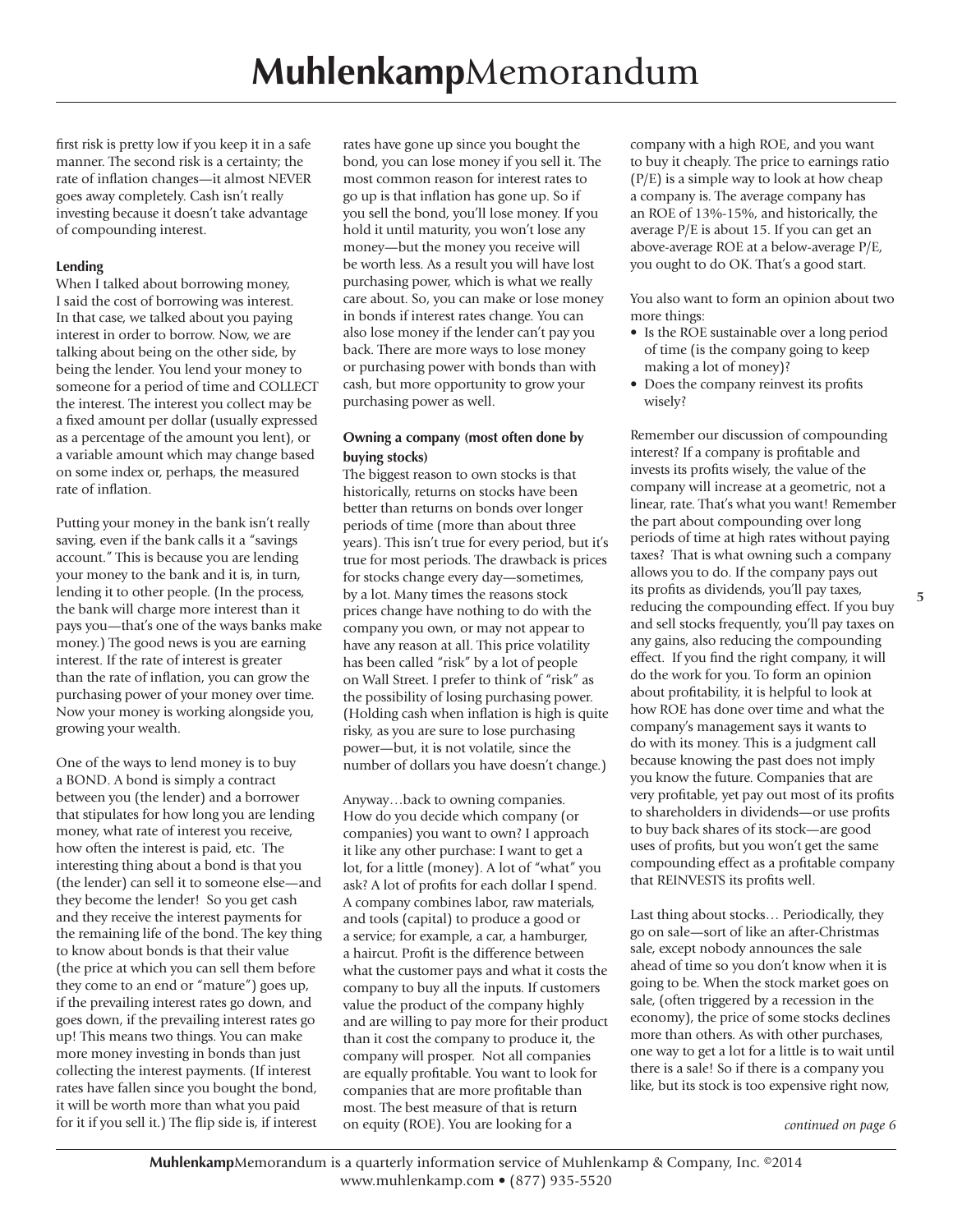### **Working**

*continued from page 5*

keep an eye on it and be patient; chances are it'll go on sale. While you are waiting, check out the companies whose stocks are currently "on sale" and see if you like any of them.

Now, some very specific advice for you:

1. Take maximum advantage of taxavoidance investing. If the company you are working for offers a 401(k) or similar retirement plan, take maximum advantage of that—particularly if the company matches a portion of your contributions. A 401(k) allows you to invest your money before you pay income taxes on it; thus, it allows you to invest more than if you had to pay taxes first. Fully fund it every year.

If you are eligible, open a Roth IRA. You will have to contribute after-tax dollars, but you won't pay taxes when you withdraw the money in retirement. If you aren't eligible for a Roth, then fund Regular IRAs (Individual Retirement Accounts). You contribute after-tax dollars, but you defer paying taxes on capital gains, interest, and dividends until you withdraw the money in retirement. Fully fund your IRAs. Put your contributions to any of these accounts in a mutual fund you like or an ETF (Exchange Traded

Fund) that tracks the S&P 500 Index; it's likely you'll do fine. 2. Create a "rainy day" savings account and put about six months' worth of expenses in it. This account is for unexpected expenses. It can serve as a buffer that prevents you from having to sell investments, if it happens to be a really bad time to sell investments (because they are all on sale). Remember: you want

to buy stocks when they are on sale and avoid selling what you already own when they go on sale.

3. If you want to invest more than you can put in your tax-exempt or deferred accounts, I suggest putting a certain amount of money in a savings account every month. Call it your "investment account" and don't spend it on a vacation, a new furnace, or new carpet—protect it. When the headlines in the newspaper announce "U.S. in recession," split the contents of your "investment account"

into 6-10 pieces and invest one piece every month for the next 6-10 months. Put the funds in your favorite mutual fund or an ETF that tracks the S&P 500 and leave it alone. Start rebuilding your "investment account," wait for the next recession, and do it again. The goal is always to buy when the market is on sale and, as importantly, NOT to sell when the market is on sale. You don't have to predict when a recession (hence, a sale) is coming, you simply have to save your money until the sale (recession) happens, then, put it to work. This simple rule will help you do that.

- 4. Dollar cost averaging. Many investment professionals will tell you to simply put a portion of your paycheck into an investment (mutual fund, ETF, whatever) and leave it alone. This is a pretty good plan. You buy more shares when they are cheap and fewer when they are expensive, so it helps you buy at lower prices on average. If you don't have the discipline to follow the plan in #3, dollar cost averaging is a decent alternative.
- 5. Dollar cost averaging is a simple rule that helps you buy low(er). There is also a simple rule that helps you sell high(er); it doesn't have a name and I've yet to hear any adviser discuss it. When you sell, instead of selling a constant dollar amount every period of time (as you are encouraged to do, for instance, with the required minimum distribution for IRAs), sell a constant number of shares per time period. This will generate more proceeds

#### **Mark Your Calendar**

#### **ANTHEM CLUB**

Wednesday, May 14, 2014 7:00 p.m. Anthem Center 2450 Hampton Road Henderson, NV 89052

Tony Muhlenkamp will present *The Big Squeeze: How Taxes Are Squeezing Your Income; How Interest Rates Are Squeezing Your Assets*

To register, please call our Client Service department at (877)935-5520 extension 4; RSVP by May 7.

in dollar terms when the asset is at a high price and less when it is at a low price, so you'll be selling high(er) than otherwise. If you are selling assets regularly to cover living expenses (because you are retired), or taking required minimum distributions from an IRA, you will need to set it up so that during "normal" market conditions you are redeeming more in dollar terms than you need (say 30% more), so that when the market falls, you aren't caught short. Take the excess you are redeeming during the good times and put it in a savings account, forming the buffer for the bad times so you don't have to sell when the market is down

**Tony Muhlenkamp:** *When clients ask me to talk to their kids and grandkids about money, I boil all of the preceding ideas down to four simple lessons:*

- *1. It's not what you make, it's what you spend.*
- *2. Start early; compounding takes time to work.*
- *3. Owning is better than lending.*
- *4. Price ALWAYS matters.*

*Please let us know if we can help you share these lessons.* 

*Any tax or legal information provided is merely a summary of our understanding and interpretation of some of the current income tax regulations and is not exhaustive. Investors must consult their tax adviser or legal counsel for advice and information concerning their particular situation. Neither the Fund nor any of its representatives may give legal or tax advice.*

#### **AAII Austin**

Monday, May 19, 2014 6:30 p.m. RedBud Center – LCRA Complex 3601 Lake Austin Boulevard Austin, TX 78703

Tony Muhlenkamp will present *The Big Squeeze: How Taxes Are Squeezing Your Income; How Interest Rates Are Squeezing Your Assets*

To register, please call our Client Service department at (877)935-5520 extension 4; RSVP by May 12.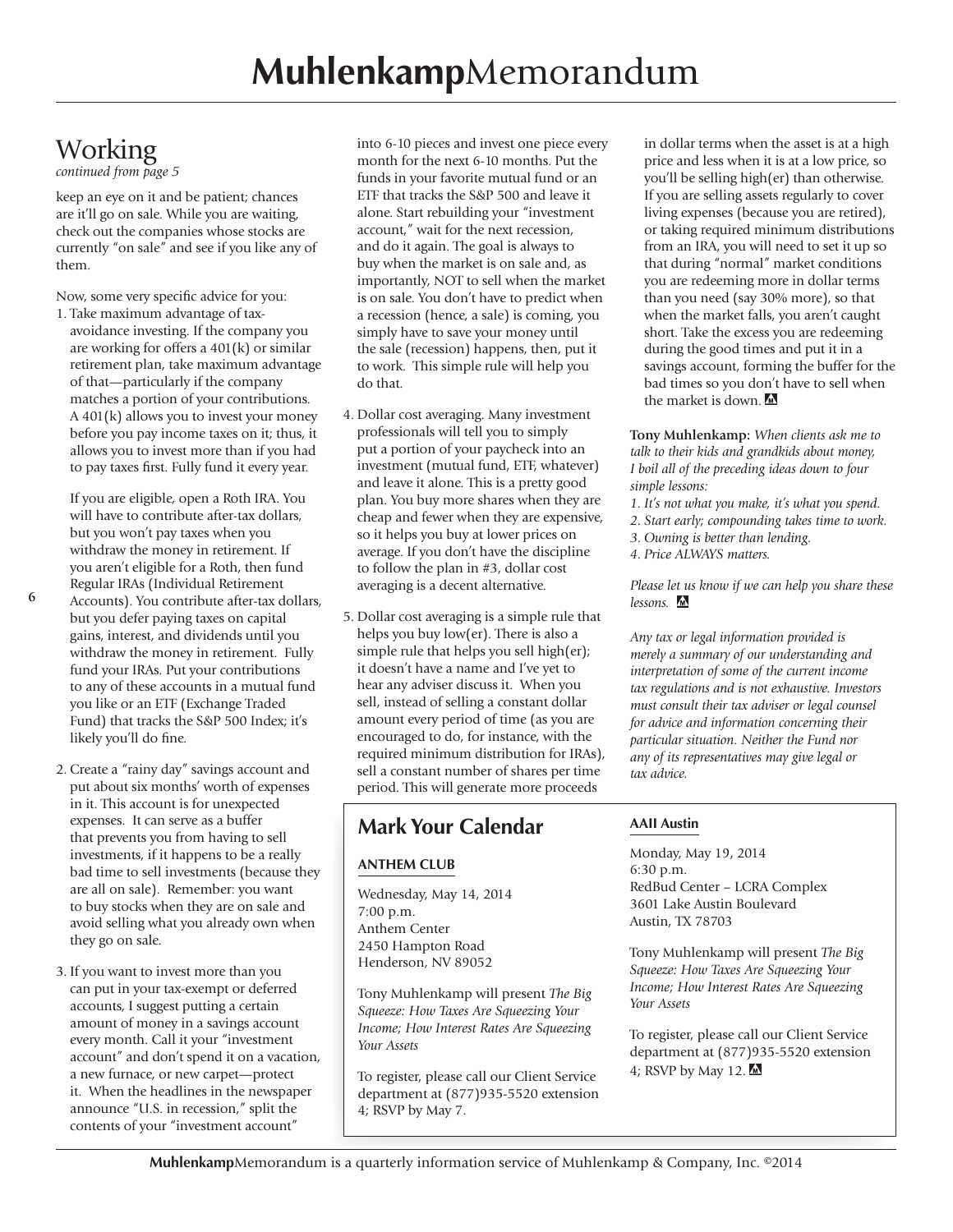#### **Glossary**

**Return on equity**  (ROE) is a company's net income (earnings) divided by the owner's equity in the business (Book Value); ROE = Earnings/Book Value. This percentage indicates company profitability or how efficiently a company is using its equity capital.

#### **Price-to-Earnings Ratio**

(P/E) is the current price of a stock divided by the (trailing) 12 months earnings per share.  $\triangle$